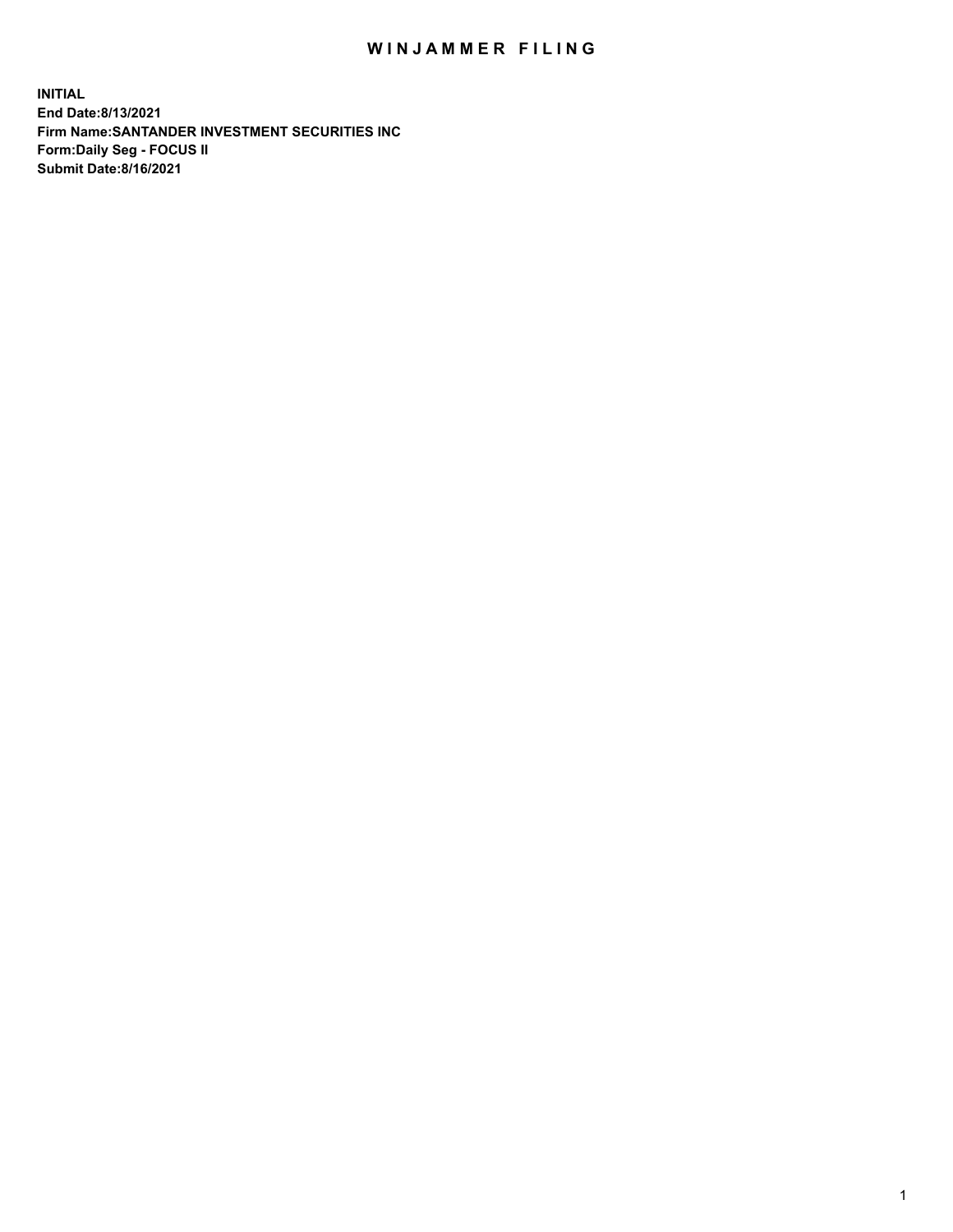**INITIAL End Date:8/13/2021 Firm Name:SANTANDER INVESTMENT SECURITIES INC Form:Daily Seg - FOCUS II Submit Date:8/16/2021 Daily Segregation - Cover Page**

| Name of Company                                                                   | <b>SANTANDER INVESTMENT</b>     |
|-----------------------------------------------------------------------------------|---------------------------------|
|                                                                                   | <b>SECURITIES INC</b>           |
| <b>Contact Name</b>                                                               | <b>Richard Ro</b>               |
| <b>Contact Phone Number</b>                                                       |                                 |
|                                                                                   | (212) 350-3662                  |
| <b>Contact Email Address</b>                                                      | richard.ro@santander.us         |
|                                                                                   |                                 |
| FCM's Customer Segregated Funds Residual Interest Target (choose one):            |                                 |
| a. Minimum dollar amount: ; or                                                    | 70,000,000                      |
| b. Minimum percentage of customer segregated funds required:% ; or                | $\underline{\mathbf{0}}$        |
| c. Dollar amount range between: and; or                                           | 0 <sub>0</sub>                  |
| d. Percentage range of customer segregated funds required between:% and%.         | 0 <sub>0</sub>                  |
|                                                                                   |                                 |
| FCM's Customer Secured Amount Funds Residual Interest Target (choose one):        |                                 |
| a. Minimum dollar amount: ; or                                                    |                                 |
| b. Minimum percentage of customer secured funds required:%; or                    | $\frac{0}{0}$                   |
| c. Dollar amount range between: and; or                                           | $\underline{0}$ $\underline{0}$ |
| d. Percentage range of customer secured funds required between: % and %.          | 0 <sub>0</sub>                  |
| FCM's Cleared Swaps Customer Collateral Residual Interest Target (choose one):    |                                 |
| a. Minimum dollar amount: ; or                                                    |                                 |
| b. Minimum percentage of cleared swaps customer collateral required:% ; or        | $\frac{0}{0}$                   |
| c. Dollar amount range between: and; or                                           | 0 <sub>0</sub>                  |
| d. Percentage range of cleared swaps customer collateral required between:% and%. | <u>00</u>                       |
|                                                                                   |                                 |

Attach supporting documents CH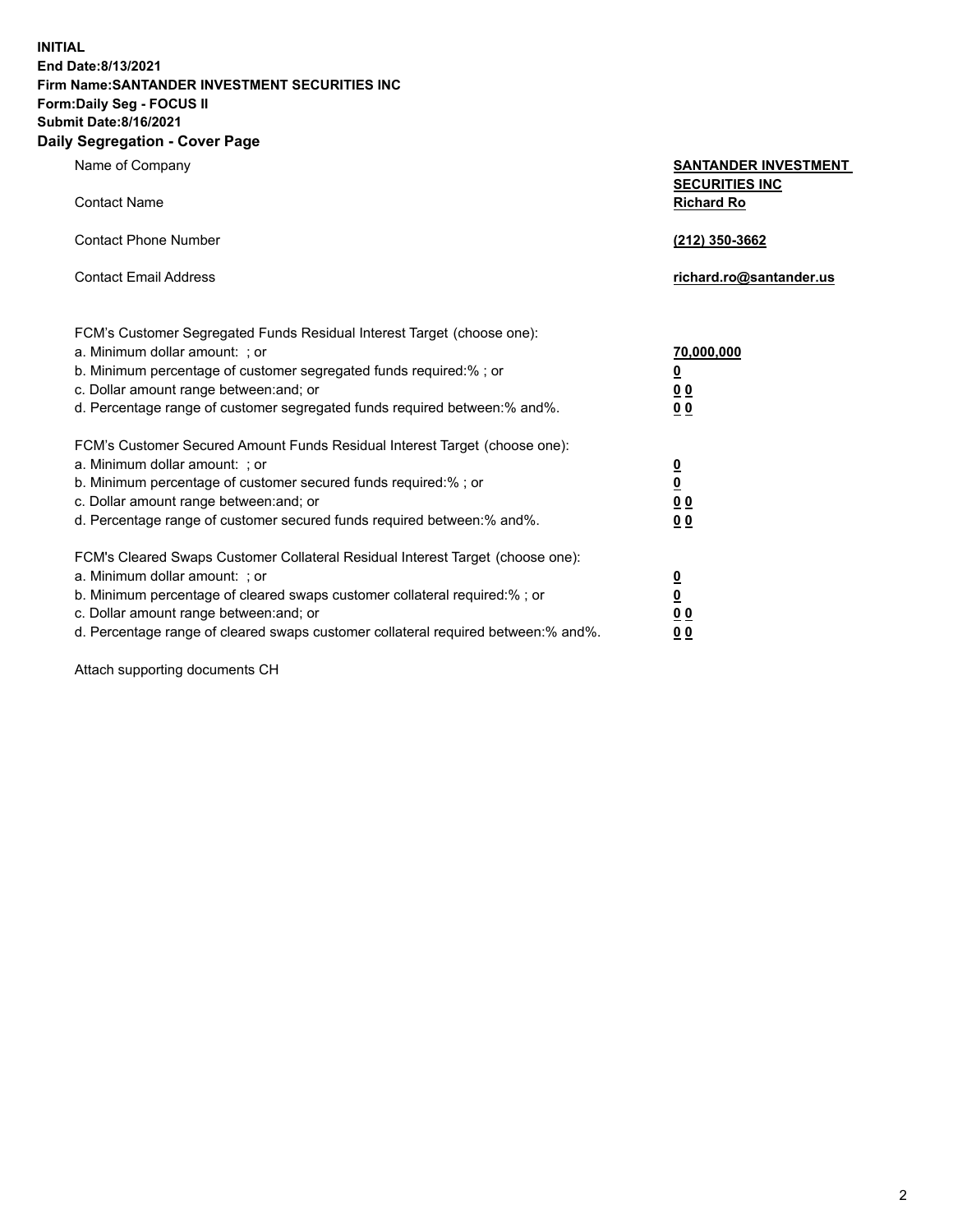**INITIAL End Date:8/13/2021 Firm Name:SANTANDER INVESTMENT SECURITIES INC Form:Daily Seg - FOCUS II Submit Date:8/16/2021 Daily Segregation - Secured Amounts**

|     | Foreign Futures and Foreign Options Secured Amounts                                         |                   |
|-----|---------------------------------------------------------------------------------------------|-------------------|
|     | Amount required to be set aside pursuant to law, rule or regulation of a foreign            | $0$ [7305]        |
|     | government or a rule of a self-regulatory organization authorized thereunder                |                   |
| 1.  | Net ledger balance - Foreign Futures and Foreign Option Trading - All Customers             |                   |
|     | A. Cash                                                                                     | $0$ [7315]        |
|     | B. Securities (at market)                                                                   | $0$ [7317]        |
| 2.  | Net unrealized profit (loss) in open futures contracts traded on a foreign board of trade   | $0$ [7325]        |
| 3.  | Exchange traded options                                                                     |                   |
|     | a. Market value of open option contracts purchased on a foreign board of trade              | $0$ [7335]        |
|     | b. Market value of open contracts granted (sold) on a foreign board of trade                | $0$ [7337]        |
| 4.  | Net equity (deficit) (add lines 1. 2. and 3.)                                               | $0$ [7345]        |
| 5.  | Account liquidating to a deficit and account with a debit balances - gross amount           | $0$ [7351]        |
|     | Less: amount offset by customer owned securities                                            | 0 [7352] 0 [7354] |
| 6.  | Amount required to be set aside as the secured amount - Net Liquidating Equity              | $0$ [7355]        |
|     | Method (add lines 4 and 5)                                                                  |                   |
| 7.  | Greater of amount required to be set aside pursuant to foreign jurisdiction (above) or line | $0$ [7360]        |
|     | 6.                                                                                          |                   |
|     | FUNDS DEPOSITED IN SEPARATE REGULATION 30.7 ACCOUNTS                                        |                   |
| 1.  | Cash in banks                                                                               |                   |
|     | A. Banks located in the United States                                                       | $0$ [7500]        |
|     | B. Other banks qualified under Regulation 30.7                                              | 0 [7520] 0 [7530] |
| 2.  | Securities                                                                                  |                   |
|     | A. In safekeeping with banks located in the United States                                   | $0$ [7540]        |
|     | B. In safekeeping with other banks qualified under Regulation 30.7                          | 0 [7560] 0 [7570] |
| 3.  | Equities with registered futures commission merchants                                       |                   |
|     | A. Cash                                                                                     | $0$ [7580]        |
|     | <b>B.</b> Securities                                                                        | $0$ [7590]        |
|     | C. Unrealized gain (loss) on open futures contracts                                         | $0$ [7600]        |
|     | D. Value of long option contracts                                                           | $0$ [7610]        |
|     | E. Value of short option contracts                                                          | 0 [7615] 0 [7620] |
| 4.  | Amounts held by clearing organizations of foreign boards of trade                           |                   |
|     | A. Cash                                                                                     | $0$ [7640]        |
|     | <b>B.</b> Securities                                                                        | $0$ [7650]        |
|     | C. Amount due to (from) clearing organization - daily variation                             | $0$ [7660]        |
|     | D. Value of long option contracts                                                           | $0$ [7670]        |
|     | E. Value of short option contracts                                                          | 0 [7675] 0 [7680] |
| 5.  | Amounts held by members of foreign boards of trade                                          |                   |
|     | A. Cash                                                                                     | $0$ [7700]        |
|     | <b>B.</b> Securities                                                                        | $0$ [7710]        |
|     | C. Unrealized gain (loss) on open futures contracts                                         | $0$ [7720]        |
|     | D. Value of long option contracts                                                           | $0$ [7730]        |
|     | E. Value of short option contracts                                                          | 0 [7735] 0 [7740] |
| 6.  | Amounts with other depositories designated by a foreign board of trade                      | $0$ [7760]        |
| 7.  | Segregated funds on hand                                                                    | $0$ [7765]        |
| 8.  | Total funds in separate section 30.7 accounts                                               | $0$ [7770]        |
| 9.  | Excess (deficiency) Set Aside for Secured Amount (subtract line 7 Secured Statement         | $0$ [7380]        |
|     | Page 1 from Line 8)                                                                         |                   |
| 10. | Management Target Amount for Excess funds in separate section 30.7 accounts                 | $0$ [7780]        |
| 11. | Excess (deficiency) funds in separate 30.7 accounts over (under) Management Target          | $0$ [7785]        |
|     |                                                                                             |                   |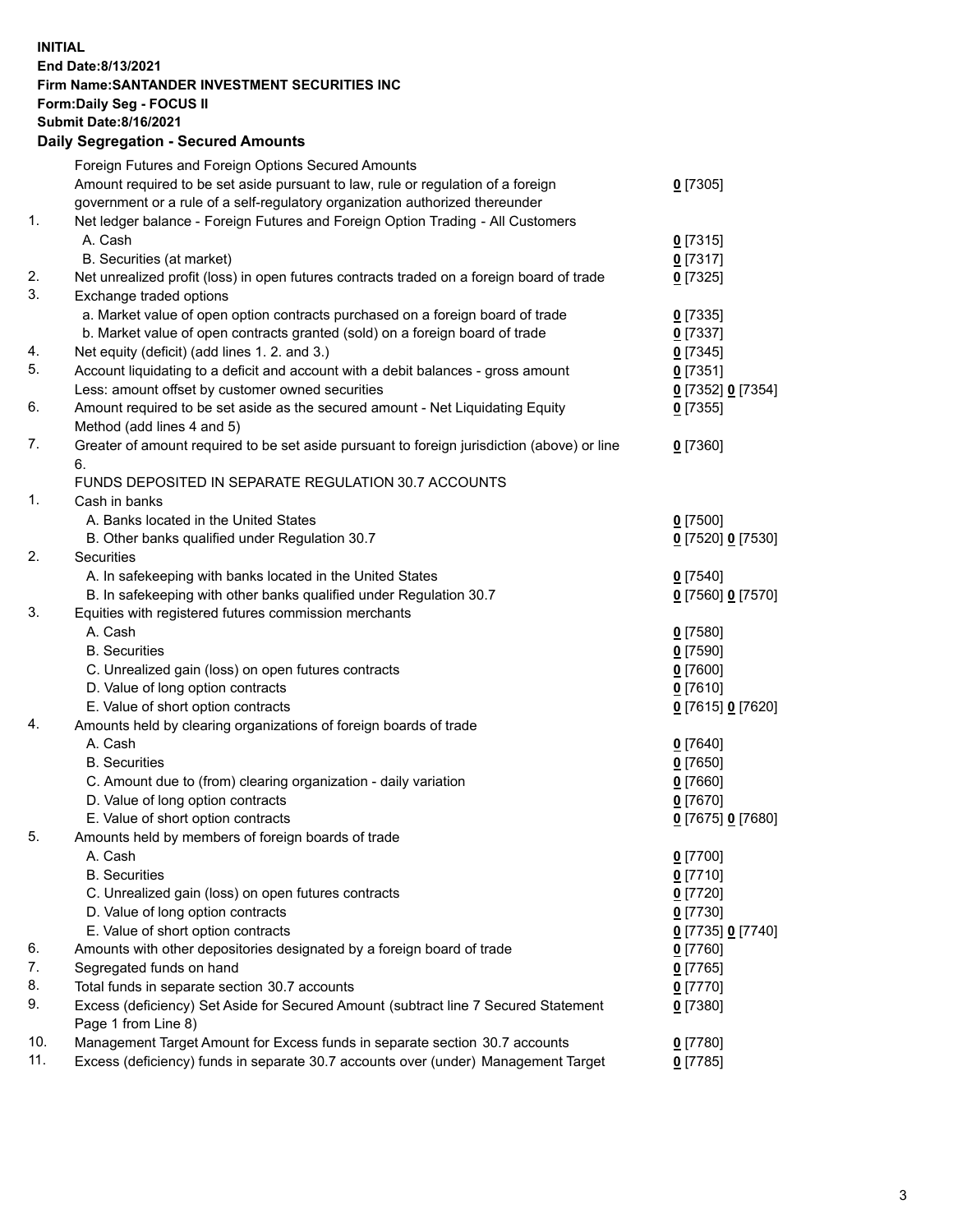| <b>INITIAL</b> |                                                                                                                                                               |                          |
|----------------|---------------------------------------------------------------------------------------------------------------------------------------------------------------|--------------------------|
|                | End Date:8/13/2021                                                                                                                                            |                          |
|                | Firm Name: SANTANDER INVESTMENT SECURITIES INC                                                                                                                |                          |
|                | <b>Form:Daily Seg - FOCUS II</b>                                                                                                                              |                          |
|                | <b>Submit Date:8/16/2021</b>                                                                                                                                  |                          |
|                | Daily Segregation - Segregation Statement                                                                                                                     |                          |
|                | SEGREGATION REQUIREMENTS(Section 4d(2) of the CEAct)                                                                                                          |                          |
| 1.             | Net ledger balance                                                                                                                                            |                          |
|                | A. Cash                                                                                                                                                       | 2,255,374,864 [7010]     |
|                | B. Securities (at market)                                                                                                                                     | $0$ [7020]               |
| 2.             | Net unrealized profit (loss) in open futures contracts traded on a contract market                                                                            | -171,047,705 [7030]      |
| 3.             | Exchange traded options                                                                                                                                       |                          |
|                | A. Add market value of open option contracts purchased on a contract market                                                                                   | 32,779,058 [7032]        |
|                | B. Deduct market value of open option contracts granted (sold) on a contract market                                                                           | -37,559,563 [7033]       |
| 4.             | Net equity (deficit) (add lines 1, 2 and 3)                                                                                                                   | 2,079,546,654 [7040]     |
| 5.             | Accounts liquidating to a deficit and accounts with                                                                                                           |                          |
|                | debit balances - gross amount                                                                                                                                 | $0$ [7045]               |
|                | Less: amount offset by customer securities                                                                                                                    | 0 [7047] 0 [7050]        |
| 6.             | Amount required to be segregated (add lines 4 and 5)                                                                                                          | 2,079,546,654 [7060]     |
|                | FUNDS IN SEGREGATED ACCOUNTS                                                                                                                                  |                          |
| 7.             | Deposited in segregated funds bank accounts                                                                                                                   |                          |
|                | A. Cash                                                                                                                                                       | 266,207,639 [7070]       |
|                | B. Securities representing investments of customers' funds (at market)                                                                                        | $0$ [7080]               |
|                | C. Securities held for particular customers or option customers in lieu of cash (at                                                                           | $0$ [7090]               |
|                | market)                                                                                                                                                       |                          |
| 8.             | Margins on deposit with derivatives clearing organizations of contract markets                                                                                |                          |
|                | A. Cash                                                                                                                                                       | 1,876,981,650 [7100]     |
|                | B. Securities representing investments of customers' funds (at market)                                                                                        | $0$ [7110]               |
|                | C. Securities held for particular customers or option customers in lieu of cash (at                                                                           | $0$ [7120]               |
|                | market)                                                                                                                                                       |                          |
| 9.             | Net settlement from (to) derivatives clearing organizations of contract markets                                                                               | 12,574,751 [7130]        |
| 10.            | Exchange traded options                                                                                                                                       |                          |
|                | A. Value of open long option contracts                                                                                                                        | 32,779,058 [7132]        |
| 11.            | B. Value of open short option contracts<br>Net equities with other FCMs                                                                                       | -37,559,563 [7133]       |
|                | A. Net liquidating equity                                                                                                                                     |                          |
|                |                                                                                                                                                               | $0$ [7140]<br>$0$ [7160] |
|                | B. Securities representing investments of customers' funds (at market)<br>C. Securities held for particular customers or option customers in lieu of cash (at |                          |
|                | market)                                                                                                                                                       | $0$ [7170]               |
| 12.            | Segregated funds on hand                                                                                                                                      | $0$ [7150]               |
| 13.            | Total amount in segregation (add lines 7 through 12)                                                                                                          | 2,150,983,535 [7180]     |
| 14.            | Excess (deficiency) funds in segregation (subtract line 6 from line 13)                                                                                       | 71,436,881 [7190]        |
| 15.            | Management Target Amount for Excess funds in segregation                                                                                                      | 70,000,000 [7194]        |
| 16.            | Excess (deficiency) funds in segregation over (under) Management Target Amount                                                                                | 1,436,881 [7198]         |
|                | Excess                                                                                                                                                        |                          |